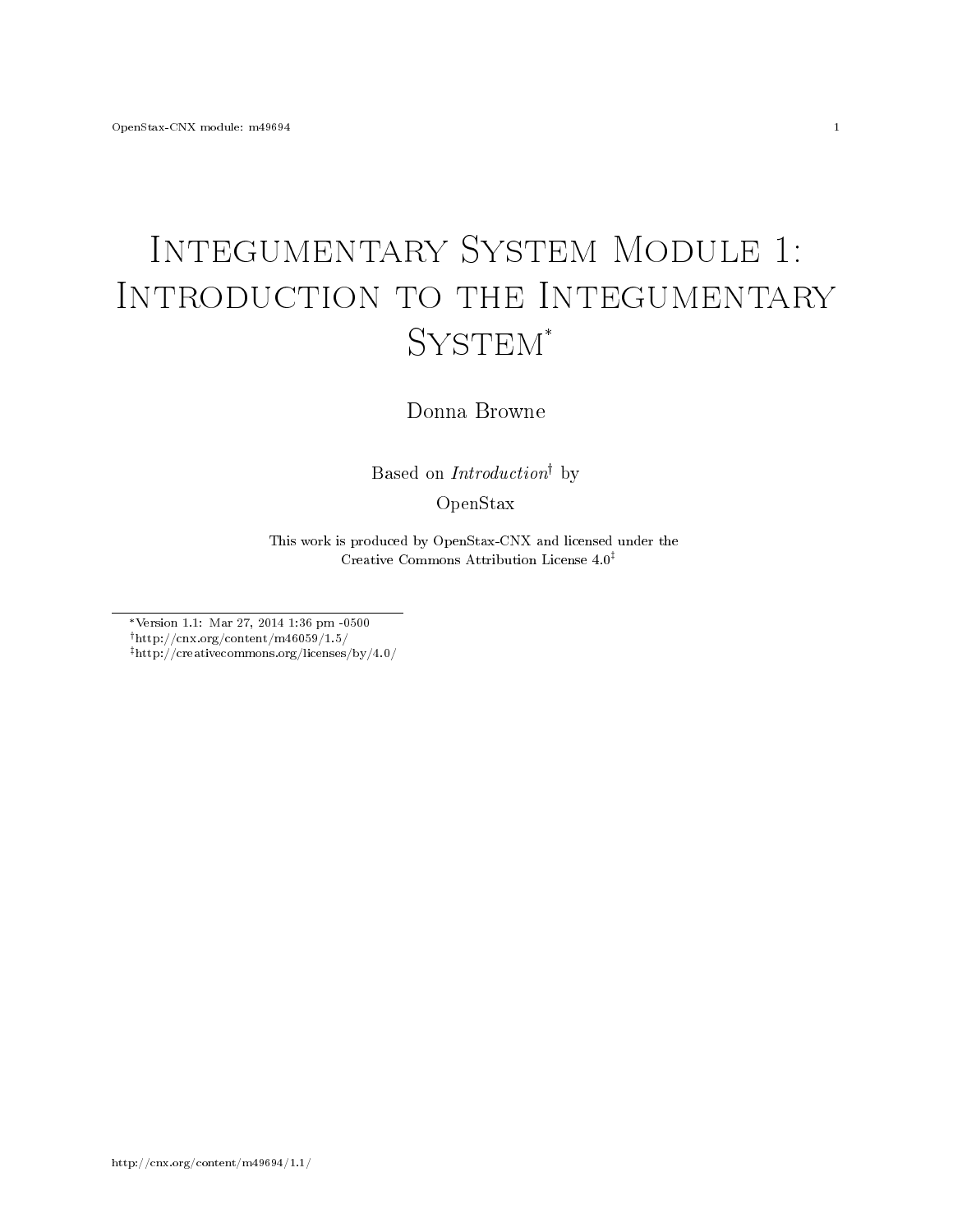



Figure 1: Your skin is a vital part of your life and appearance (a-d). Some people choose to embellish it with tattoos (a), makeup (b), and even piercings (c). (credit a: Steve Teo; credit b: "spaceodissey"/flickr; credit c: Mark/flickr; credit d: Lisa Schaffer)

NOTE: After studying the chapter, you will be able to:

- Describe the integumentary system and the role it plays in homeostasis
- Describe the layers of the skin and the functions of each layer
- Describe the accessory structures of the skin and the functions of each
- Describe the changes that occur in the integumentary system during the aging process
- Discuss several common diseases, disorders, and injuries that affect the integumentary system
- Explain treatments for some common diseases, disorders, and injuries of the integumentary system

What do you think when you look at your skin in the mirror? Do you think about covering it with makeup, adding a tattoo, or maybe a body piercing? Or do you think about the fact that the skin belongs to one of the body's most essential and dynamic systems: the integumentary system? The integumentary system